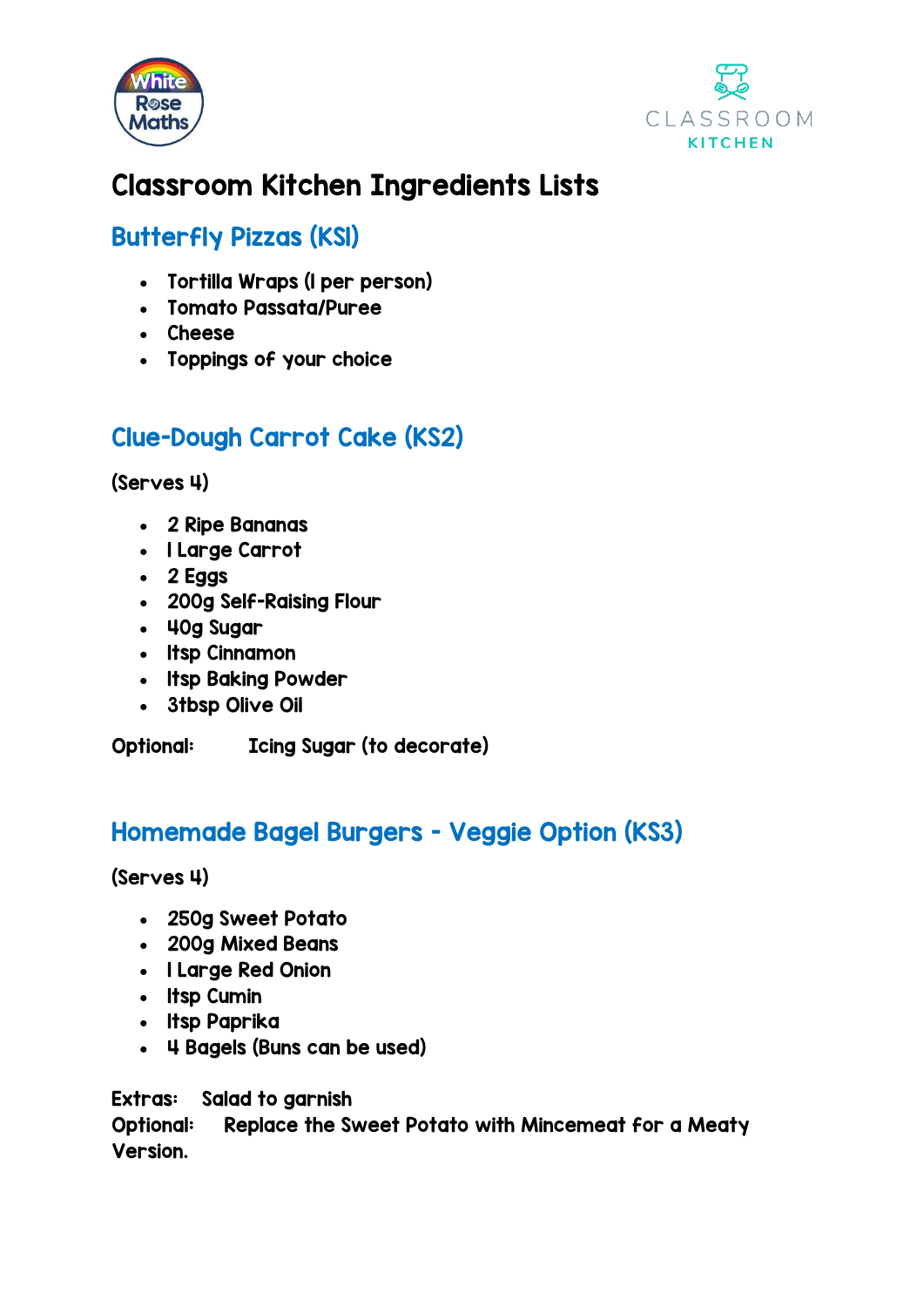



# Butterfly Pizzas

## Have a go at these delicious, easy-to-make, Butterfly Pizzas! Share your photos with us using #MathsEveryoneCanAtHome

### **Maths Aims:**

**To create a symmetrical pattern on the Butterfly's wings.**

**To cut foods into halves.**

**Ingredients:**

- **Tortilla Wrap**
- **Cheese**
- **Tomato Passata**
- **Range of Toppings**

**What we need to do:**

- **Fold the tortilla wrap in half. Get an adult to help you with this part and carefully cut the shape of a butterfly's wing in the folded tortilla wrap.**
- **Unfold and you should have 2 beautifully shaped and symmetrical Butterfly wings.**
- **Spoon on some passata and spread using the back of the spoon. Spread it all over and near to the edges, leaving a small crust.**
- **Grate the cheese and count the handfuls as you add it to your Butterfly pizza!**
- **Carefully cut and slice your toppings to decorate. Try cutting some of the whole pieces into two equal parts to create 2 halves. This will help with your symmetry.**
- **Add the toppings to the butterfly wings and place the ingredients in the same place on both sides to create some mirrored symmetry.**
- **Cook you beautiful Butterfly Pizza for 10 minutes at 180C. Enjoy!**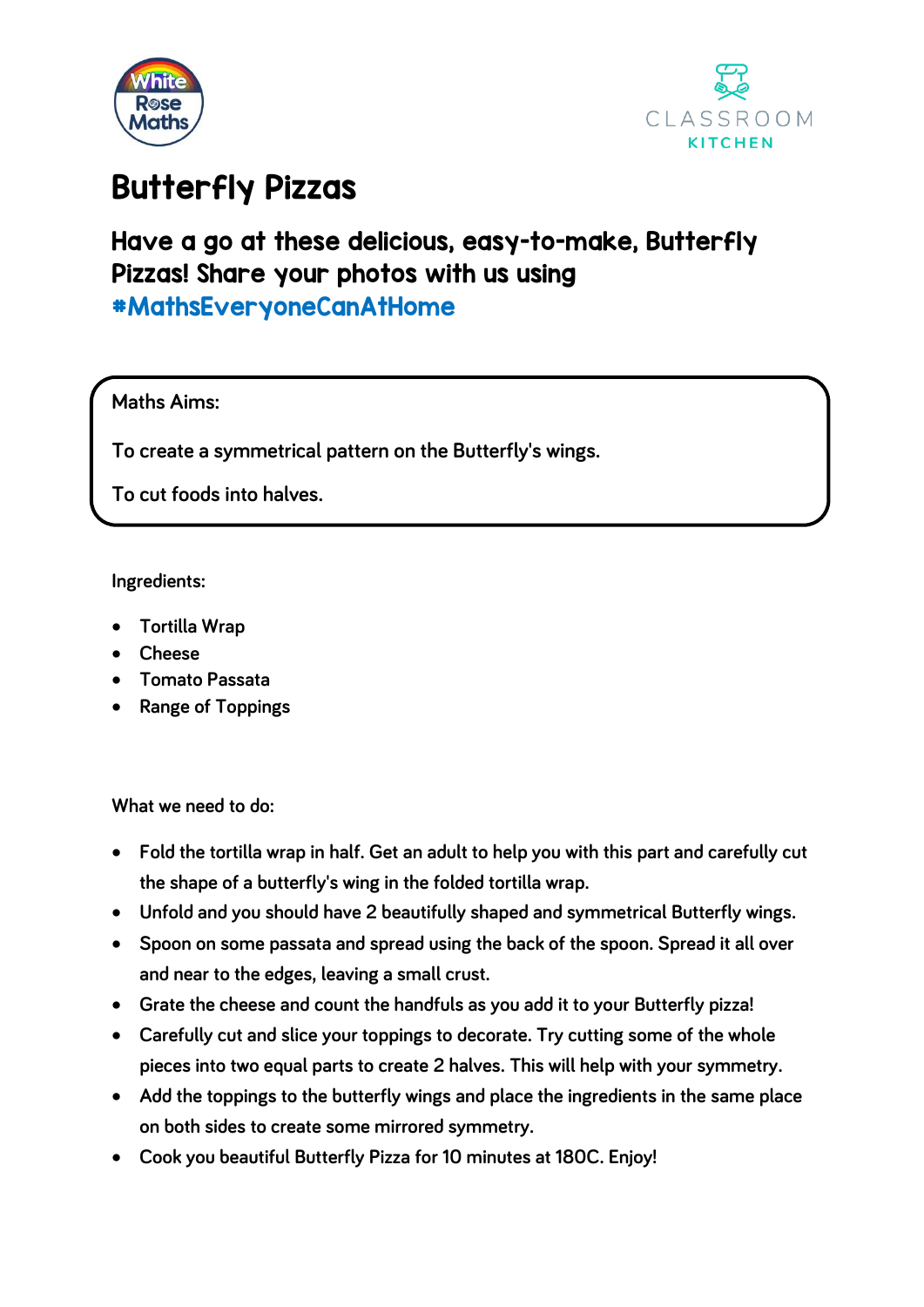



# Clue-Dough Carrot Cake

A delicious and suprisingly healthy snack - by replacing the butter with banana we can make this a healthy treat. Try transforming your cake into a game by decorating with either a picture and cutting to make a Jigsaw puzzle or try our Tangram idea.

Share your photos with us using #MathsEveryoneCanAtHome

**Maths Aims:**

**To weigh different quantities of ingredients, measuring in grams.**

**To create a pattern or puzzle to solve (Jigsaw or Tangram).**

**Ingredients:**

- **200g self-raising flour**
- **40g of sugar**
- **1tsp of baking powder**
- **1tsp of cinnamon**
- **2 soft bananas**
- **1 large carrot**
- **2 eggs**

**Optional: Icing Sugar**

**What we need to do:**

- **Pre-heat the oven to 170C.**
- **Peel and grate the carrot - leave to one side.**
- **Add in the banana and with a fork or masher, mash the banana until smooth.**
- **Weigh in 200g of self-raising flour, 40g sugar, the baking powder and the cinnamon.**
- **Add in the grated carrot.**
- **Finally, add the 2 eggs and mix. Mix to a smooth, runny batter.**
- **Spoon into a square cake tin (if possible).**
- **Bake in the oven for approximately 20 minutes. Test the middle of the muffin to see if it's spongy.**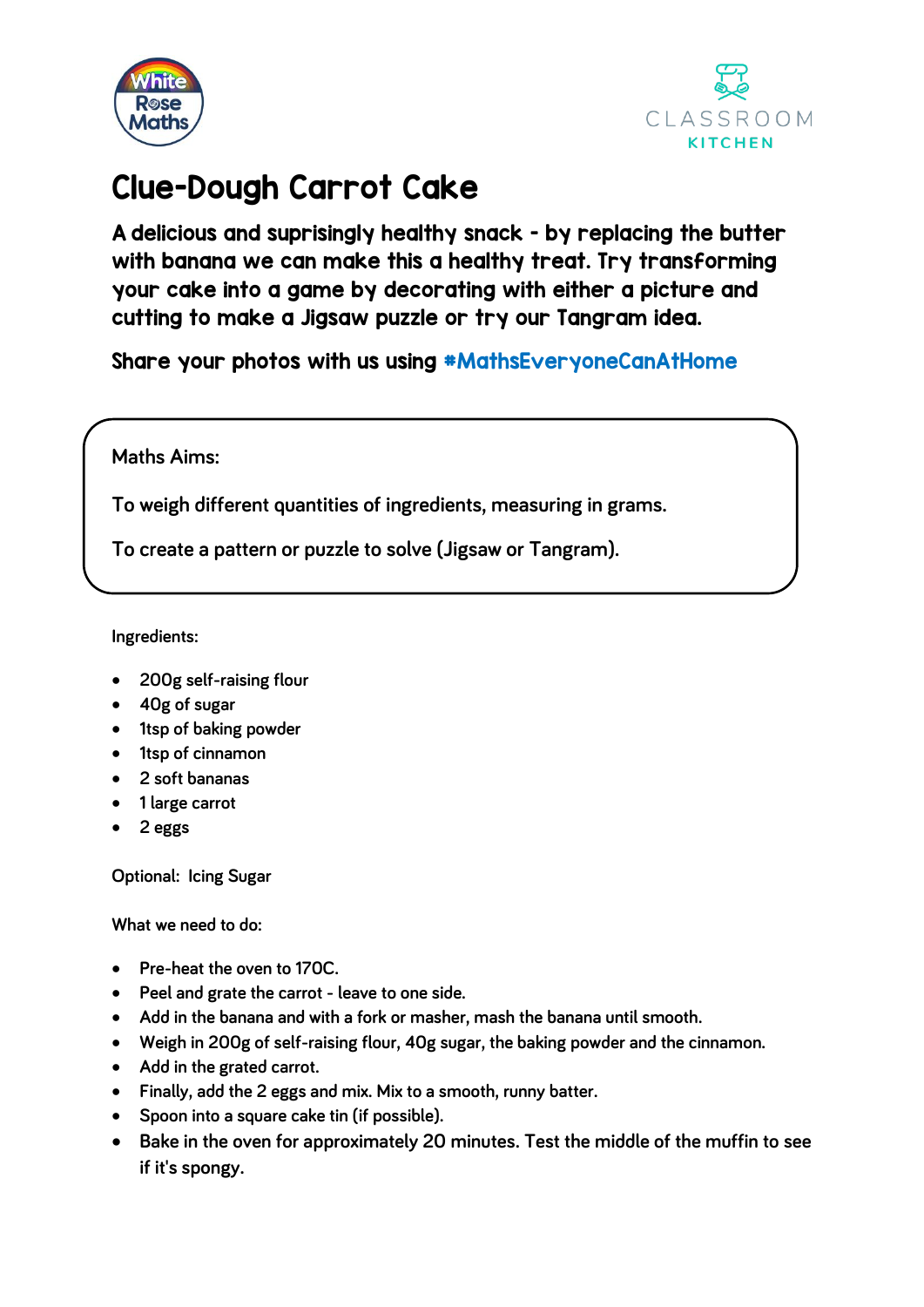



# Homemade Bagel Burgers (Makes 4)

Make your own delicious, unique burger with this recipe. Don't feel you need to stick to the ingredients list given, experiment and swap the ingredients as you wish! Use the quantities as a guide to make your own. Create a ratio for the ingredients and you'll find it easier to switch and swap as well as scale up!

Share your photos with us using #MathsEveryoneCanAtHome

### **Math Aims:**

**To weigh different quantities of ingredients, converting measures if necessary.**

**To create a ratio of your ingredients that can act as a perfect formula to make more.**

### **Ingredients:**

- **4 Bagels (Bread Buns can be used)**
- **250g of Sweet Potato/Mincemeat**
- **200g Mixed Beans**
- **1 Large Red Onion (40g)**
- **Seasoning (Paprika/Cumin/etc)**
- **1 egg (If using meat)**

### **Optional**

- **Salad to garnish**
- **Sauces/Relish/Cheese**

**What we need to do:**

- **Peel, chop and boil the Sweet Potato until softened. Then add to a mixing bowl to cool. (If you wish to use meat, skip this step and add the uncooked mincemeat to a mixing bowl).**
- **Add in 200g of mixed beans. Mix.**
- **Mash the beans and sweet potato/meat together.**
- **Chop the onion, add to the bowl and mix.**